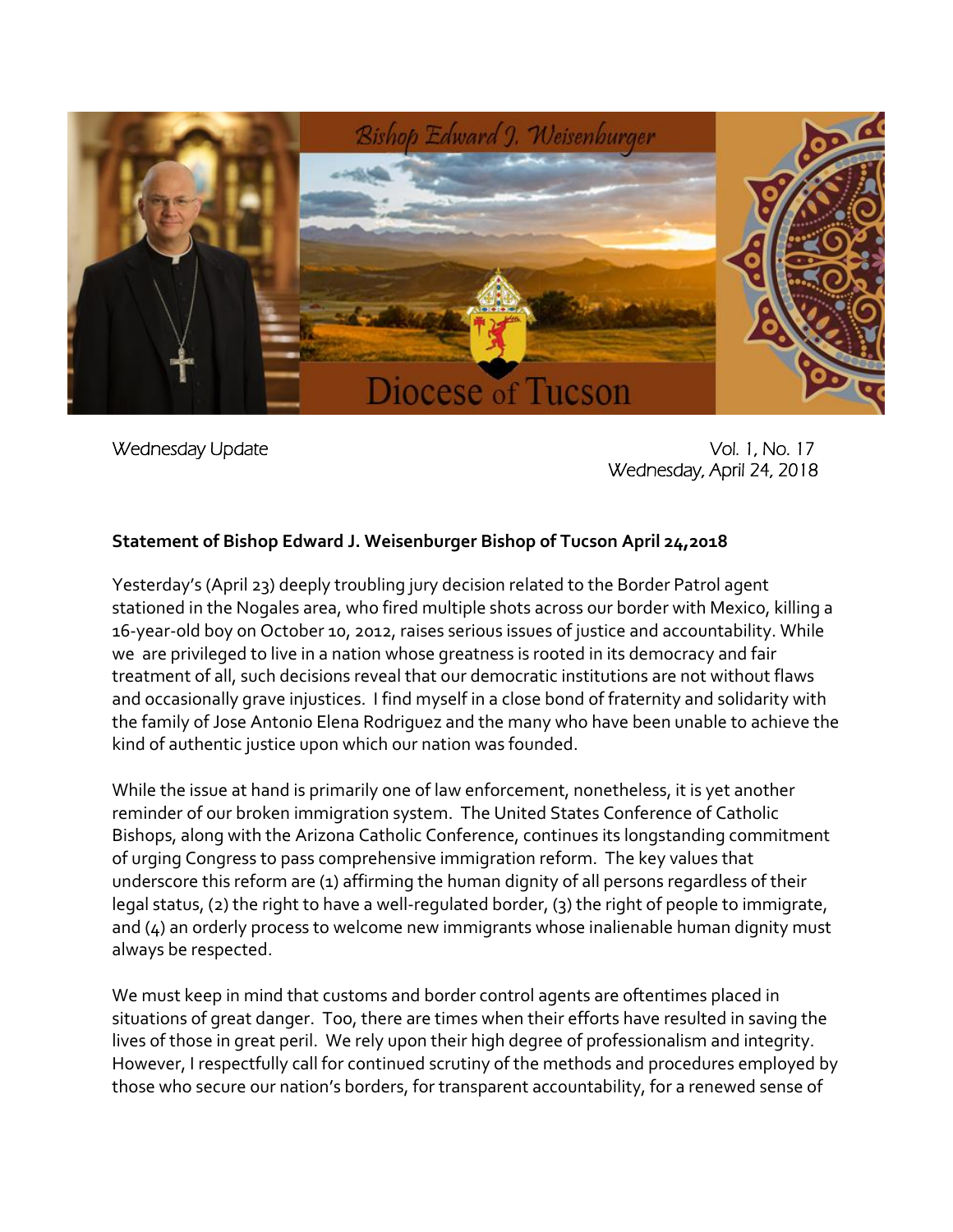dignity and the humane treatment of all persons regardless of their legal status, and for authentic justice when human rights are denied.

+Edward J. Weisenburger Bishop of Tucson

## **Priests Convocation**

We are in the middle of our annual Priest Convocation. Our presenter, Father Felix Just, S.J., started Tuesday evening with a presentation on "Evangelization and Preaching: The Example of Pope Francis." Yesterday, we heard him present "Proclaiming the Jesus of mark's Gospel in Lectionary Year B". We priests also have heard presentations by Dr. Rosemary Celaya-Alston, our director of the Office of Child, Adolescent and Adult Protection and our Human Resources Department. We also have held a few important meetings, made slightly easier by having most of our diocesan priests together in one place.

Also, Convocation provides many opportunities for prayer and worship to uplift us, and to give us a little break from the usually busy schedules we all work through.

This evening, we sill celebrate with our jubilarian priests. Just as a reminder, they are:

**Father Stanley Nadolny, ordained in May 1968, celebrating his 50<sup>th</sup> jubilee.** He is at St. George Parish in Apache Junction

**Father Robert Gonzalez, ordained in June 1978, celebrating his 40<sup>th</sup> jubilee.** He is serving at St. John the Evangelist in Tucson.

and the following priests are celebrating 25 years in priesthood:

**Father Martin Martinez**, serving as pastor at St. Rita Parish in Vail **Father Raul "Rudy" Rosales**, serving at St. Bartholomew in San Manuel **Father John Paul Forte, O.P.**, serving at the St. Thomas More Newman Center at the University of Arizona.

**Father Lawrence Sanders, C.Ss.R.** , pastor at Santa Catalina Parish in Oro Valley.

**Father Bartolome Vazquez Johnston,** pastor at Immaculate Heart of Mary of Mary in Somerton.

## **(more)**